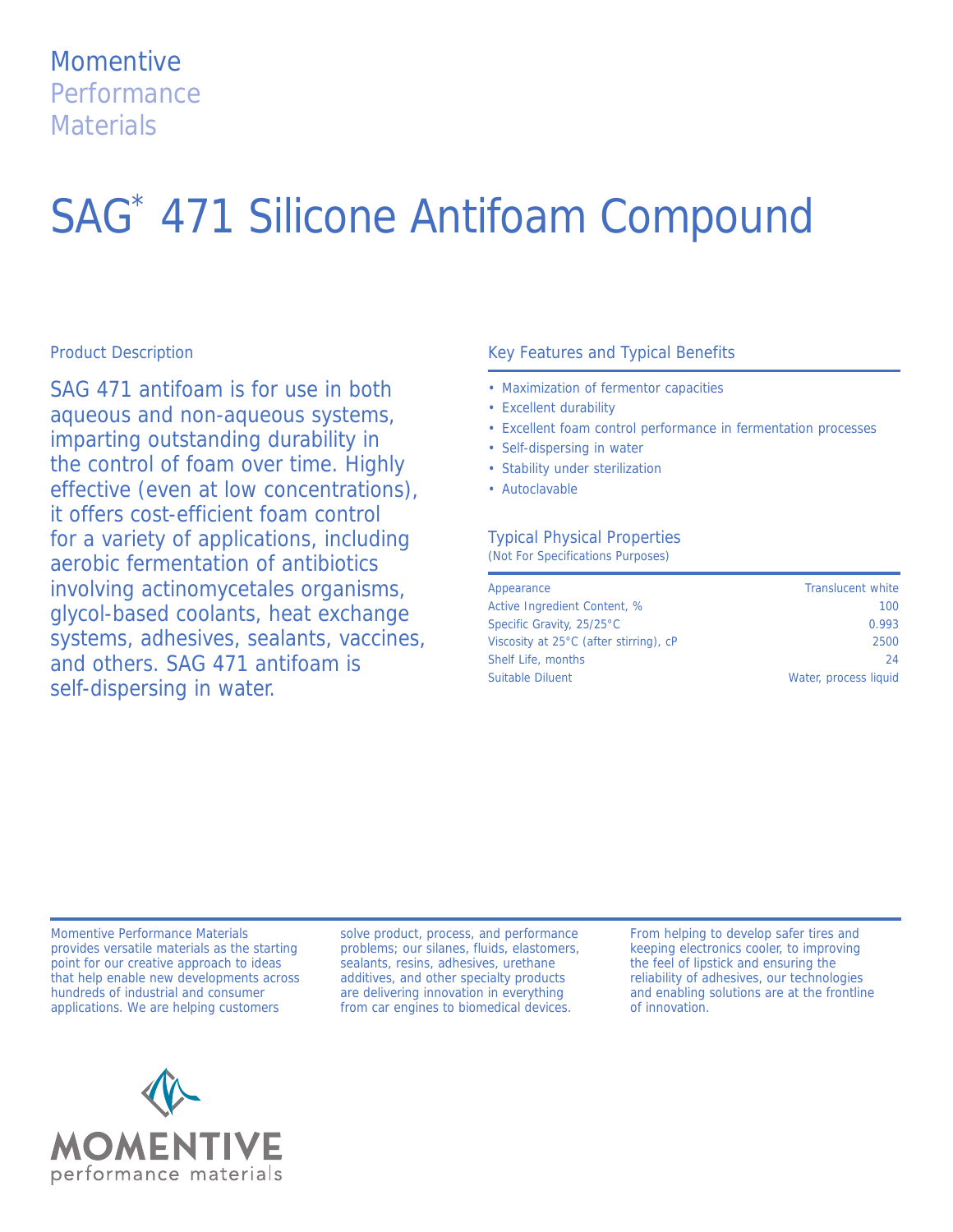#### Potential Applications

| Coolants                          | Antibiotic fermentations                                               |
|-----------------------------------|------------------------------------------------------------------------|
| <b>Printing inks</b>              | Caulks                                                                 |
| Vaccine production                | <b>Adhesives</b>                                                       |
| Tape joint compounds              | Heat exchange systems                                                  |
| <b>Sealants</b><br><b>Deicers</b> | Hot circulating glycol solutions<br>(such as in automotive radiators). |
|                                   |                                                                        |

#### How to Use

Use SAG 471 antifoam as received or dilute first with process liquid (Table 1). Mix the product upon opening to assure uniformity and maximize results.

- Dilution: Mix 3 to 10 parts of the process liquid to 1 part antifoam; stir gently until a uniform mixture is reached. Ensure product uniformity over long storage periods by gentle periodic mixing.
- For maximum cost-effectiveness: Predilute the antifoam and add continuously at a process segment prior to foaming.
- We suggest starting concentrations of 10 to 200 ppm.

#### Table 1: SAG 471 Antifoam Concentrations and Parts per Million Equivalents

| Concentration of SAG 471 Antifoam<br>(from container) | Parts per Million SAG 471 Antifoam |  |  |
|-------------------------------------------------------|------------------------------------|--|--|
|                                                       | (As received)                      |  |  |
| 4 pints in 500 gallons                                | $= 1000$                           |  |  |
| 1 gallon in 2000 gallons                              | $= 500$                            |  |  |
| 1 gallon in 10,000 gallons                            | $= 100$                            |  |  |
| 2.5 gallons in 50,000 gallons                         | 50                                 |  |  |

Conversion Factors: 1 gallon = 3.785 liters; 1 pint = 0.4731 liters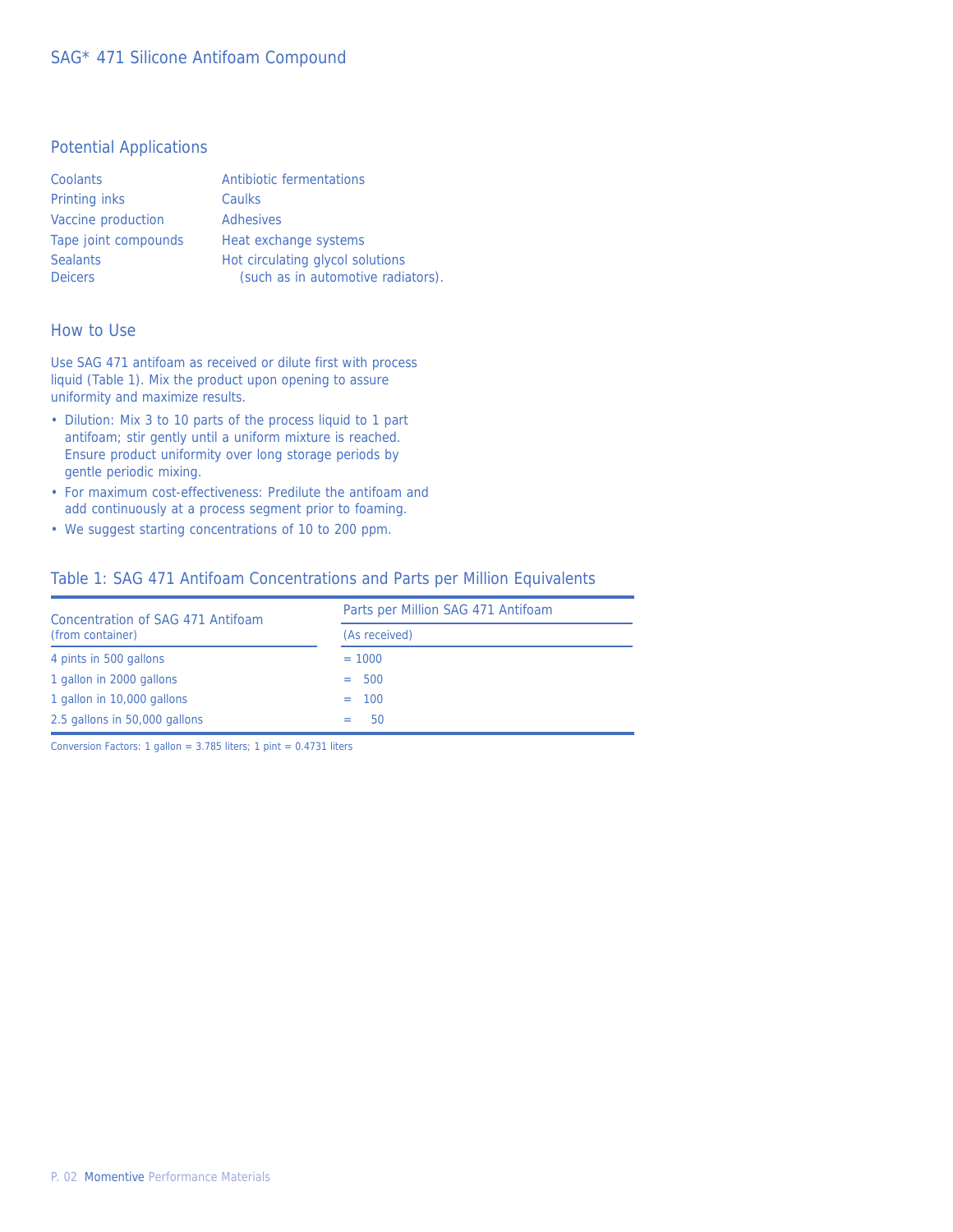#### Patent Status

Nothing contained herein shall be construed to imply the nonexistence of any relevant patents or to constitute the permission, inducement or recommendation to practice any invention covered by any patent, without authority from the owner of the patent.

#### Product Safety, Handling and Storage

Customers considering the use of this product should review the latest Material Safety Data Sheet and label for product safety information, handling instructions, personal protective equipment if necessary, and any special storage conditions required. Material Safety Data Sheets are available at www.momentive.com or, upon request, from any Momentive Performance Materials representative. Use of other materials in conjunction with Momentive Performance Materials products (for example, primers) may require additional precautions. Please review and follow the safety information provided by the manufacturer of such other materials.

#### Limitations

Customers must evaluate Momentive Performance Materials products and make their own determination as to fitness of use in their particular applications.

#### Emergency Service

Momentive Performance Materials maintains an around-the-clock emergency service for its products. The American Chemistry Council (CHEMTREC), Transport Canada (CANUTEC), and the Chemical Emergency Agency Service also maintain an around-the-clock emergency service for all chemical products:

| Location                                                      | Momentive Performance Materials Products                                                                                              | <b>All Chemical Products</b>                                 |
|---------------------------------------------------------------|---------------------------------------------------------------------------------------------------------------------------------------|--------------------------------------------------------------|
| Mainland U.S., Puerto Rico                                    | 518.233.2500                                                                                                                          | CHEMTREC: 800.424.9300                                       |
| Alaska, Hawaii                                                | 518.233.2500                                                                                                                          | CHEMTREC: 800.424.9300                                       |
| Canada                                                        | 518.233.2500                                                                                                                          | CANUTEC: 613.996.6666 (collect)<br>or CHEMTREC: 800.424.9300 |
| Europe, Middle East, Africa                                   | $+32.(0)14.58.45.45$ (Belgium)                                                                                                        | CHEMTREC: +1-703.527.3887 (collect)                          |
| Latin America, Asia/Pacific,<br>all other locations worldwide | $+518.233.2500$                                                                                                                       | CHEMTREC: +1-703.527.3887 (collect)                          |
| At sea                                                        | Radio U.S. Coast Guard, which can directly contact<br>Momentive Performance Materials at 518.233.2500 or<br>CHEMTREC at 800.424.9300. |                                                              |

DO NOT WAIT. Phone if in doubt. You will be referred to a specialist for advice.